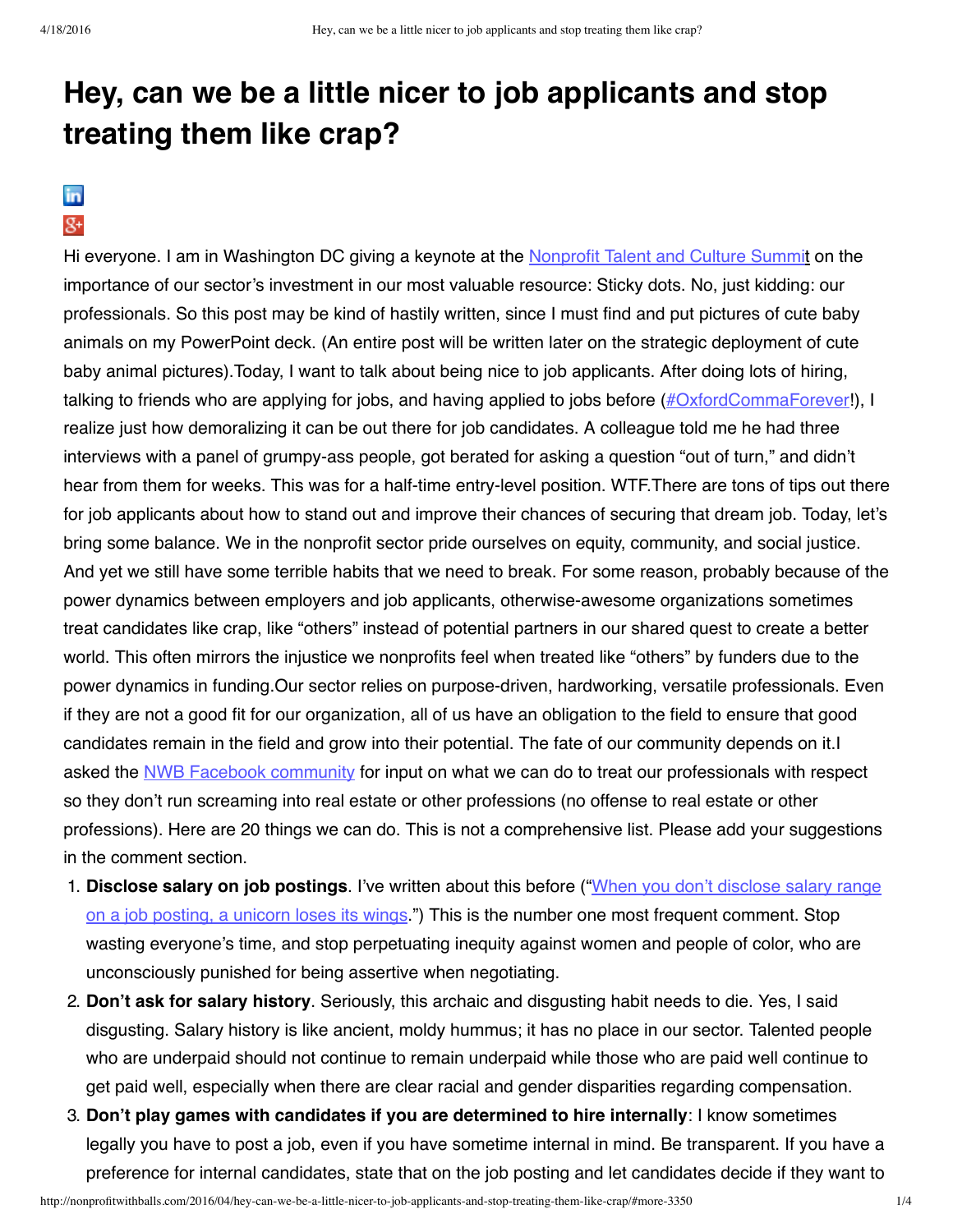compete.

- 4. **List desired skills and required skills separately**: According to this [article](http://www.economist.com/news/books-and-arts/21573524-what-must-change-women-make-it-top-feminist-mystique), women often don't apply for a job unless they feel they are 100% qualified. Not so for dudes, who will apply even if they feel like they're 60% qualified (I'm still waiting for American Ninja Warrior to call me back). Separating out required from desired skills may help bring some balance.
- 5. **Auto-reply confirming receipt of applications**: Yeah, you may not have time to personally confirm every application. So set up an auto-responder so that candidates don't freak out and get into this existential crisis of "Oh God, did they get my application? Should I call them? They said not to call. But what if they didn't get my application? I should show initiative. But what if I'm being too pushy?"
- 6. **Knock it off with the automatic [eliminators](http://nonprofitwithballs.com/2015/04/our-hiring-practices-are-inequitable-and-need-to-change/) like typos**. As I wrote in "Our hiring practices are inequitable and need to change," it is inequitable to use automatic eliminators. Diverse candidates like me who grew up in other countries speaking other languages may have more typos than those who grew up here, but they/we will have other strengths. If you have a hard rule like "I eliminate all covers and resumes with any typos" or "I drop all candidates who don't write a thank-you note," don't wonder why the diversity of backgrounds and perspectives sucks at your org.
- 7. **Stop requiring formal education as a default:** Another point I've talked about earlier, but it bears being repeated. One of our sector's biggest goals is to address educational inequity. It is hypocritical then that we use education as a way to filter out people. If a job does not require a specific skill or certification (like an MSW for a counseling position), then see if experience will stand for formal education. Our default in this sector should be to NOT require formal education unless needed.
- 8. **Post clear process, including ending date and preferred job starting date**: Lay out your proposed hiring timeline and what it entails. If you plan to do two rounds of interviews, spell that out. If you will require some sort of assignment or writing samples, spell those out. Do not add extra steps mid-way through.
- 9. **Knock it off with the drawn-out process**: Yes, I know the common concept of hire slow, fire fast. But some of us are taking it way too far with the hire slow part. Do not make candidates do 10 rounds of interviews, meet personally with every board member, and write a three-act play based on your org's strategic plan or something.
- 10. **Stop requiring a resume and cover and then a separate application that spells out the same stuff as the resume**. It's irritating. I know there are legal advantages to requiring an application, but think about when in the process you may require that. Maybe the first screening step is just the resume and cover, and candidates who move forward may be required to fill out the application (spell that out in the process).
- 11. **Be on time and prepared during the interviews**. Respect candidates' time. It's ridiculous if candidates get penalized for being a couple of minutes late, and yet the interview panel starts late or didn't print out the questions in time or whatever.
- 12. **Share interview questions**. Interview questions are getting more and more complicated, and this bias towards on-the-spot thinking disadvantages the thoughtful, deliberate thinkers that every effective team needs. Giving questions ahead of time does not hurt anyone, especially if you want good answers to questions like "Tell me a time when you were able to shift a dysfunctional systems paradigm using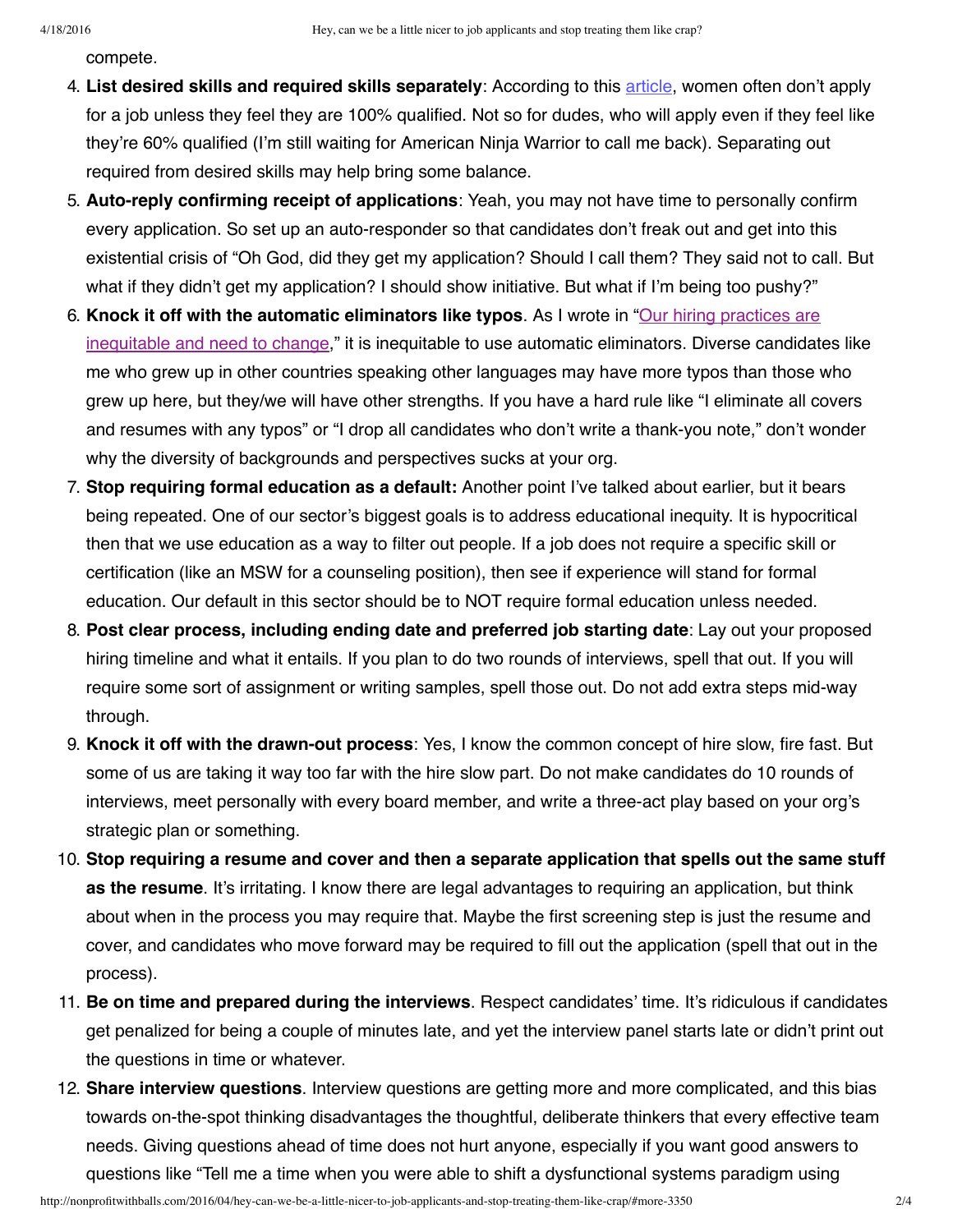quantum principles of race relations."

- 13. **Stop being holier-than-thou during interviews:** Why do supportive, down-to-earth organizations with a great sense of humor suddenly get huffy and intimidating during the interview process? Wouldn't you want candidates to see what they're actually going to be experiencing if they work for you? If you're normally friendly and warm, be friendly and warm when interviewing people. Remember that applicants are interviewing you as much as you are interviewing them.
- 14. **Stop asking for ridiculous assignments that require a ton of work**: A couple samples of previous completed work can give great insight into a candidate's accomplishments. Asking them to do brandnew, complex assignments—"Based on your understanding of our organization, please write a 10-page development plan complete with contingency plan and a draft theme song for the gala"—is out-of-line.
- 15. **Be transparent**: About challenges of the position, about what you love about your job, about failures that happened and what your team learned from them. I've found that when both candidates and nonprofit respect each other enough to be forthright about the positives as well as the challenges, it makes for much better matching.
- 16. **Be flexible and understanding**: This is a trait of our sector of which we should be proud. Offer evening interview times for those who may not be able to do day-time, and try to empathize when things happen. As one colleague puts it, "Remember that every candidate is a potential customer or advocate. I was asked to reschedule an interview due to a sick baby and never heard back…"
- 17. **Consider barriers to candidates with disabilities**. Says a colleague, "Do you want folks with disabilities to apply but your interview requires several flights of stairs, a long walk, and sitting without a break for 3+ hours?" Also, do your essential duties really require lifting 50lbs or driving? Be clear, because you may be eliminating awesome candidates with disabilities from even applying.
- 18. **Communicate often, and get back to people on time with your decisions**: This is a frequent and justified complaint. The waiting and uncertainty are the worst. Let candidates know your process, and if it deviates, get in touch with them. Sometimes it takes longer than expected to make a decision; if that's the case, email people, apologize, and let them know what the new timeline was. It is better to get an outright rejection than to stand at the abyss of silence. Says a colleague, "I once drove to interview in person three times, a four-hour round trip, and they never notified me. Ugh."
- 19. **Deliver bad news by email, with option for phone conversation**: All candidates you interview deserve the courtesy of a personal notice. There is some debate about the best way to notify candidates who didn't get the job. Some just prefer any notification at all. After doing this for a while, I recommend sending an email (with "Regrets from [your org] on [position]" as the subject line) and offer a time the candidate can call to talk to you on the phone, or ask them for times they are free for you to call. For many people, the shock is too much and they need some time to process before talking to you.
- 20. **Give feedback and be supportive**: I know, there are liabilities involved regarding being too candid. But I wonder if we have become so worried about potential litigation that we neglect all the positive stuff that may come with being supportive and honest with candidates. I always offer to give feedback to candidates who make it to interviews, as well as when appropriate to introduce candidate to other orgs, and everyone has been tremendously appreciative. I hope no one sues my org, but I think it's worth the risk to have candidates who feel respected and who may continue to remain and grow in our field.